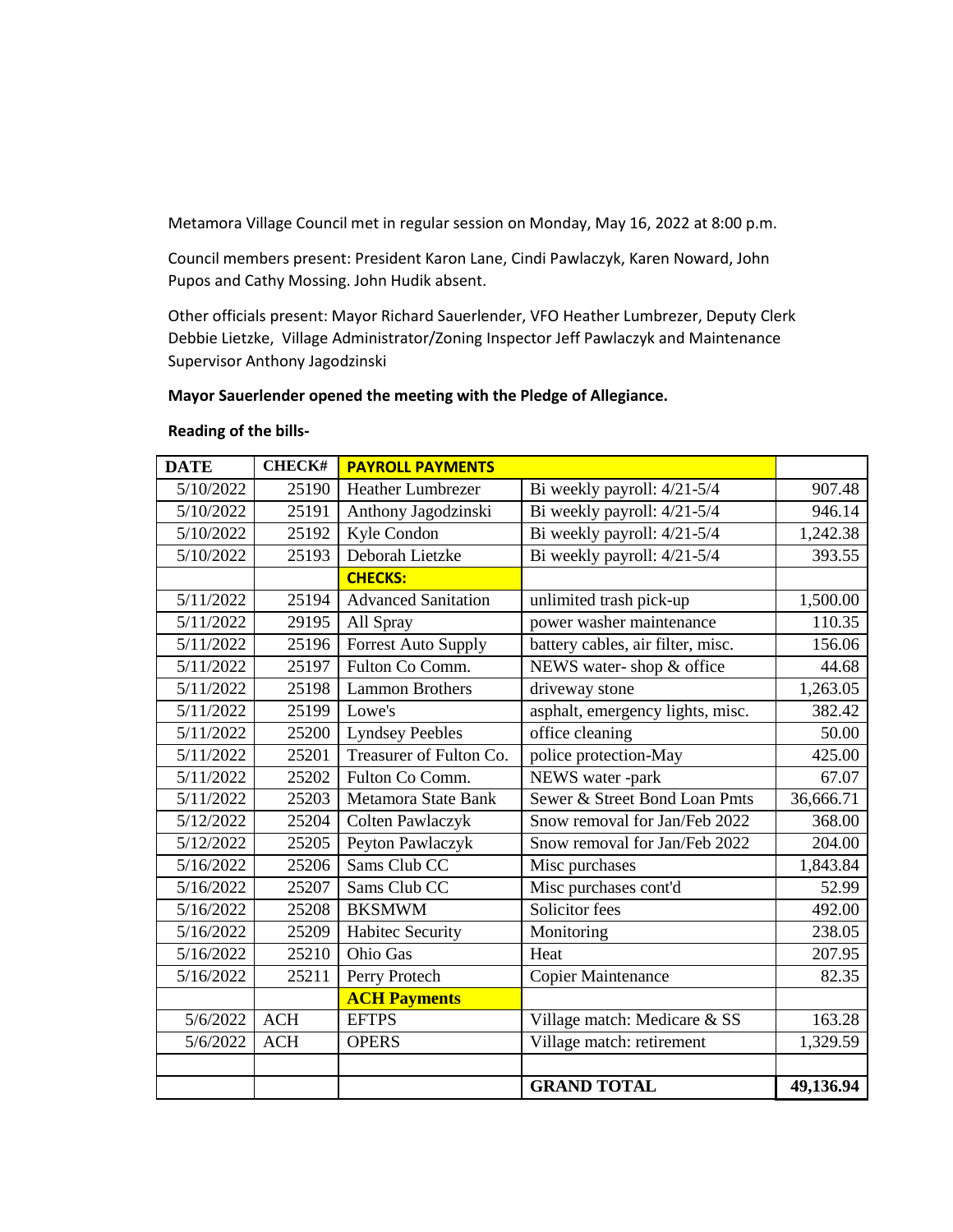Karen Noward motioned to pay bills as read. Seconded by Cathy Mossing and approved by all council.

**Minutes** – Cathy Mossing motioned to approve the May 02, 2022, minutes as written. Seconded by Karen Noward and approved by council.

**Personnel & Finance** – Reviewed the financial reports. Approval to increase expense line #A01-3-B242 ( general fund-park gas) by \$600.00 was given.

A schedule will be made for park buildings to be locked at night. As of now employee Kyle Condon is doing it, some council members have volunteered to help out.

A recommendation for the Village to join the Metamora Chamber of Commerce was made. Questions if we can join as the village or paying members came up. Need to ask Kevin Whitlock if we can join.

Names were discussed for The Wall of Fame Dedication. This is a dedication for a village resident who has contributed to the community. Cathy Mossing moved to add Sue Clendenin and Nellie Woodward to The Park Wall of Fame. Seconded by Karon Lane and approved by council.

Mossing discussed sending a flier to residents with information about yard clean-up for individuals who need assistance. This is in conjunction with the chamber of commerce who is giving a lottery scholarship for students who do community service. Also in the flier will be The Village Ordinance outlining yard maintenance, sewer information and information about the NatureWorks Grant.

**Lands & Buildings Report** – John Pupos motioned to get bids to crack seal and seal coat the asphalt walking trails in the park. Seconded by Mossing and approved by council.

Pupos talked to Mike Anderzack about tar and chipping Memorial Dr. He said that would last a couple of years, but it really needs to be ground and topped. A decision was not made, need to get prices.

Repairs also need to be done to Mill St. RJ Lumbrezer is looking into getting a grant or FEMA monies for the repairs because it is a fire route.

A resident at 367 West Main Street called about a large water and sewer bill that he received; there was a water line break at the time when the village was out of water back in March. It cannot be determined if it was caused by that or just old pipes. The village cannot do anything about the water bill, but council is willing to give him a credit for the sewer portion. Mossing motioned to issue a credit to the resident at 367 West Main. Seconded by Karon Lane and approved by council.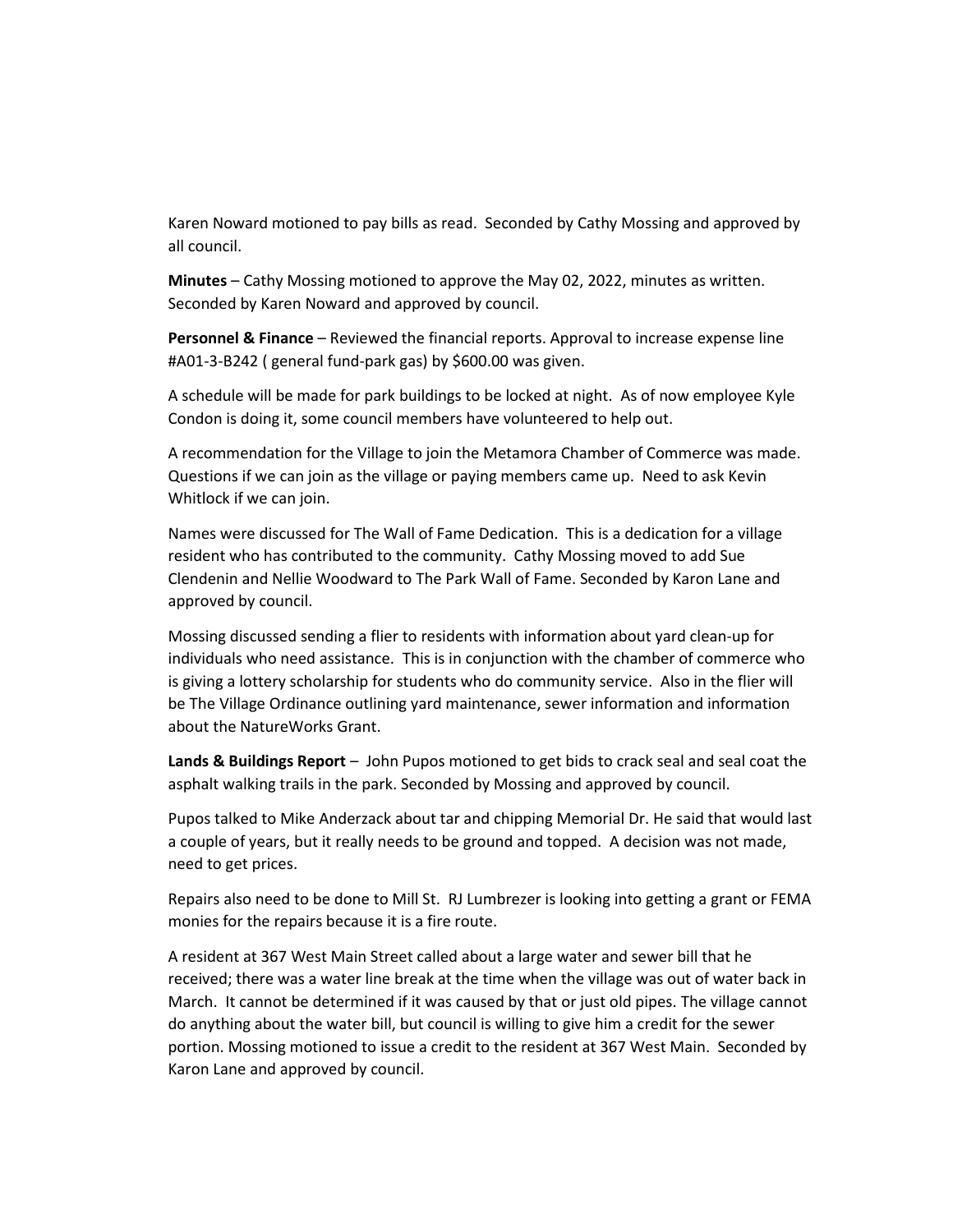Anthony will schedule The Village of Swanton to do street, storm drain and lift station cleaning.

Discussion has been taking place about what to do with our current lawnmower when our new one comes in, sell or trade in. It was suggested to keep it and use it by the lift stations and various spots around the village. Pupos motioned to keep our current lawnmower for use other than the park when our new one comes in. Seconded by Noward and approved by council.

There was a sewer clean-out this week at 246 Maple St. The blockage was caused by a large number of wipes. By ordinance the resident should be charged for this. Anthony will start documenting what is found when cleaning out a sewer line. If the problem is caused by a resident, they will be sent a warning letter stating they will be charged if this happens again.

The east lift pump station is not working due to a fuse blowing, caused by pump #1. The plan is to put a small pump in tomorrow and make pump #2 the primary pump until the problem is solved. Our main pump is in Mansfield Oh for repairs which could take several weeks/months. We do have several other backup pumps if needed.

**Old Business** - Council has not received the paperwork from The Chamber of Commerce for The Party in the Park. It should be turned in and approved 30 days before the event. Heather will reach out to the chamber and request them to turn in the required paperwork at a special meeting this Thursday, May 19, 2022 at 7:30 p.m.

Sam Borck gave an estimate of \$446.00 to add motion sensors to the bathrooms of shelter B. Cathy Mossing motioned to add the sensors. Seconded by Noward and approved by council.

**New Business** – The town garage sale is coming up. A port-o-potty will be rented for this event. We will also look into having an ice cream truck there.

Cub Scout Pack 239 would like to use shelter house B for their annual picnic Saturday, May  $21<sup>st</sup>$ . Mossing motioned to waive the rental fee for this event. Seconded by Pupos and approved by council.

**Fiscal Officer's Report** – Bryon Hansel of the EYA will be using the concession stand again this year starting the week of May  $16<sup>th</sup>$ . He will only be selling pre-packaged items.

Reminder of CT Consultants kickoff meeting on Monday, June  $6<sup>th</sup>$  at 6:00 p.m. at the village office.

The summer volleyball league is scheduled for Wednesdays, June 22-August 17.

**Mayor's Report** – Reviewed police report for April.